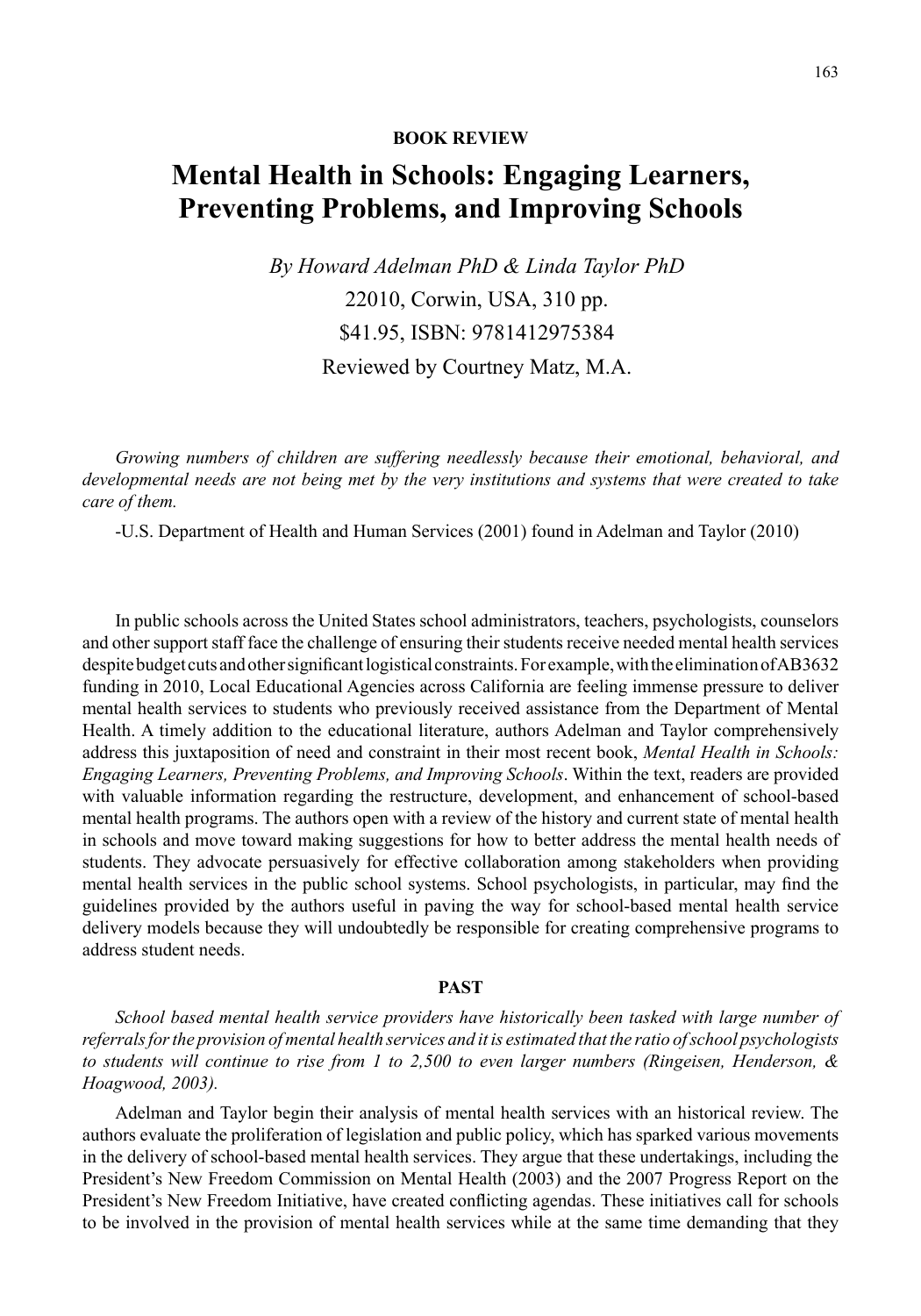maximize their focus on instruction in the school setting. As a result, practitioners are often perplexed about how to balance these demands and implement these services in the schools and their surrounding communities. School systems have traditionally operated under a deficit model of mental health service delivery, which consists of the marginalization and compartmentalization of services seen as auxiliary or unnecessary for the betterment of the whole. For example, student support programs and services are often added to the educational curriculum on an ad hoc basis, via student support personnel who are rarely part of the school's overarching organizational structure.

Adelman and Taylor assert that this compartmentalization of service, does not effectively address the challenges our students have encountered and will continue to face. Thus, the only way to meet the needs of the students is to develop a comprehensive approach of service delivery. To do so, we must move the focus of education from accountability and standardized achievement tests to the well being of the students. We must remember that our job is to provide all youth an equal opportunity to learn.

### **Present**

According to Adelman & Taylor, the mental health concerns that currently impact students are not new. Students now, as in the past, continue to experience depression and anxiety, face issues such as bullying and interpersonal conflict, and engage in behaviors such as drug and alcohol use, eating disorders, and self-harm. Schools have the opportunity to play an active role in both preventing these problems and in promoting positive mental health. Because many children's only source of mental health care is the school system, schools function as a vital resource for psychological services (Burns et al., 1995, Crespi & Fischett, 1997).

Rather than focusing on the diagnosis of pathology, which is the most commonly utilized approach, Adelman and Taylor call policy makers and practitioners to re-evaluate these challenges from the perspective of the student. They urge school practitioners to develop a full continuum of comprehensive preventative programs and interventions, including the promotion of mental health and intervention with problems at an early age, rather than focus only on the presence or absence of a disorder. Adelman and Taylor suggest that for us to do so, we need to create readiness for change, re-engage students in the learning process, obtain the resources to create change, and create supportive school environments.

# **Future**

#### **School-based strategies**

As we move forward, we must change how we approach the difficulties that students are experiencing. We must guarantee that all students have an equal opportunity to learn by providing an integrated schoolcommunity system that promotes mental health, prevents mental health and psychosocial problems, and provides special assistance for those who are experiencing severe and pervasive mental health challenges.

Adelman and Taylor urge us to abandon the "wait to fail" model that is often in practiced in schools. They advise us to find a better way to work together via a comprehensive framework for learning supports using the following methods: classroom focused enabling, support for transitions, home involvement with schools, crisis response and prevention, community involvement and support, and student and family assistance. This new model of student support services involves an integrated infrastructure designed to create protective barriers, which will be embedded in the school system and promote the optimum development of students.

Adelman and Taylor propose a model that facilitates social and emotional development and learning processes to help children develop the fundamental skills for life effectiveness. To make this happen, schools must develop ways to respond to behavior problems that identify the antecedents of the problem and develop specific strategies for addressing these areas through teachers, clinicians, parents, and students themselves. Schools should try and move away from models of social control and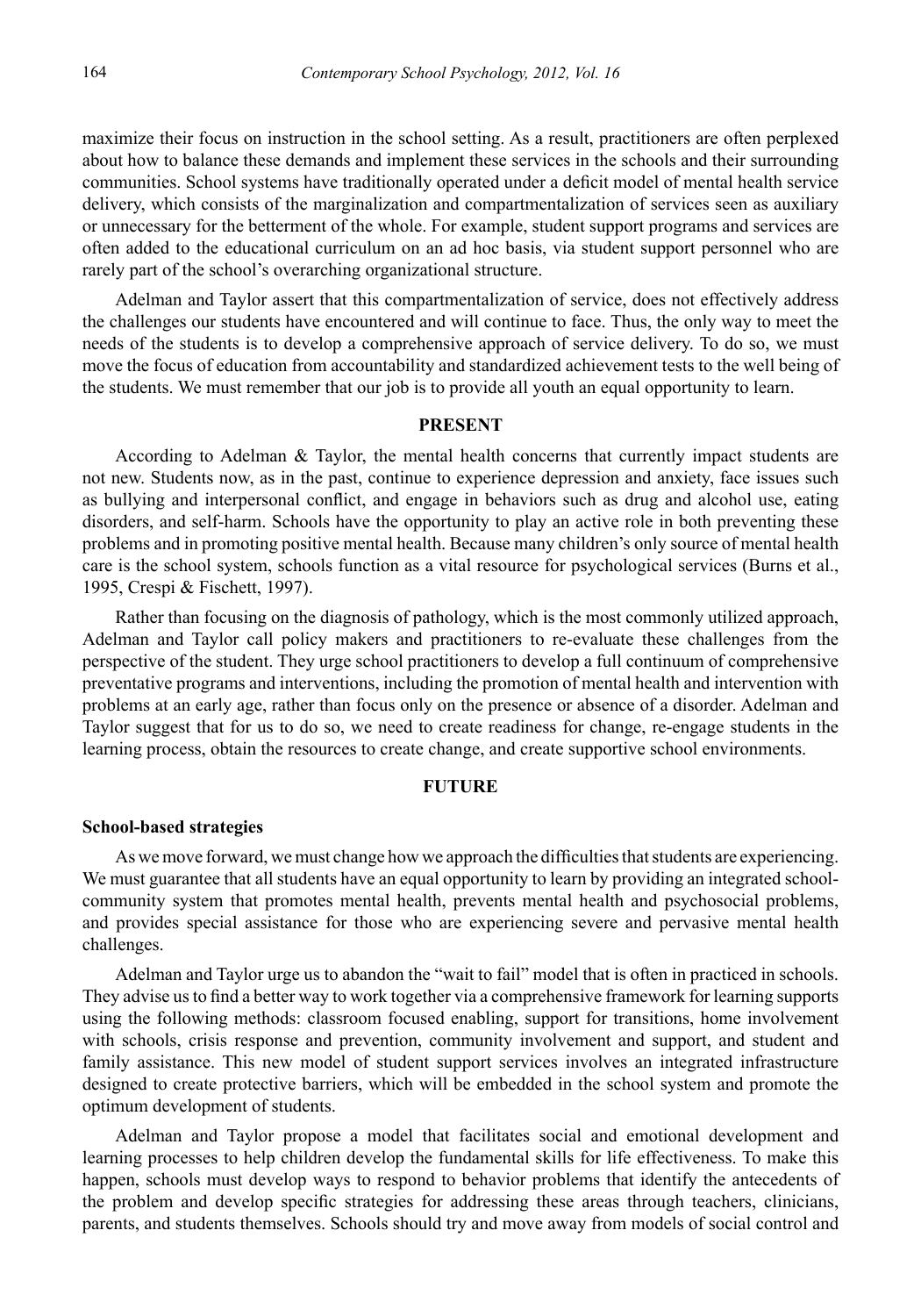punishment by preventing and anticipating misbehavior, reacting during misbehavior, and following up with students and appropriate stakeholders. One way to do so would be by implementing school-wide positive behavioral supports to address misbehavior and motivational concerns. To create a positive school culture, personalizing instruction and providing special assistance, if necessary, are important.

Moreover, students need to perceive the instructional process, content, and outcomes as fitting with their interests and capabilities. If they do not, efforts to create this personalization may be necessary for engagement in the school climate. The simplest way to create a supportive comprehensive school environment is to involve students in major decisions.

We must also remember that it is essential to focus on the well-being of the school staff. With the increased class sizes, work-related duties, and reduced funding, school staff can easily feel overwhelmed and over-worked. In this stressful school environment, we must remember to focus on our own mental health, by supporting one another, and creating a more positive school climate.

# **Policy and systemic change**

To meet the needs of students and create schools in which comprehensive supports are easily accessible, essential resources must be made available including finances, personnel time, space, and equipment. The piecemeal and fragmented natures of the current systems need to be coordinated and used more effectively to address student needs. Thus, individuals involved should make attempts to collaborate more effectively. Schools are more efficient and create a more caring environment for all when a symbiotic relationship between the family, community, and schools is established. When those involved create a formalized agreement to accomplish mutually desired results, all stakeholders' needs are met.

If this process of change is to be truly successful, we cannot keep trying the quick fix methods that most schools utilize. Presently, we tend to focus on the major issues confronting us now without looking at the possibility that there is a better option: prevention.

The systems changes that are involved in this movement are complex and must occur at both the school and district level. Adelman and Taylor posit that the steps necessary to facilitate systemic change include: 1) articulation of a clear shared vision for the changes; 2) mobilizing interest, consensus, and support among key stakeholders; 3) clarification of feasibility; 4) major policy commitment from all participating stakeholders; and 5) negotiating agreements with decision-makers and implementers. After all of this has happened, the infrastructure must be developed and enhanced based on a clear articulation of basic functions. The authors note that the change requires training, resources, and support for scaleup, sustainability, and ongoing capacity building.

#### **Final thoughts**

Adelman and Taylor have provided school psychologists and other educators with an in-depth analysis of the history of the mental health service delivery in the public school system. They have also thoroughly addressed the need for the modification of the present structure while providing suggestions as to how to facilitate this change. Adelman and Taylor's text aids us in our endeavor to create the necessary changes in ensuring that the mental health needs of our students are being met. They leave the actual process of change up to us.

*Courtney Matz, M.A., is a practicing school counselor, who holds a Pupil Personnel Services Credential in School Psychology, School Counseling, and Child Welfare and Attendance. She is currently a second year doctoral student at Chapman University. Her primary research interests are internalizing and externalizing disorders, prevention and intervention, and student resiliency. She can be reached at matz100@mail.chapman.edu*

**- - -**